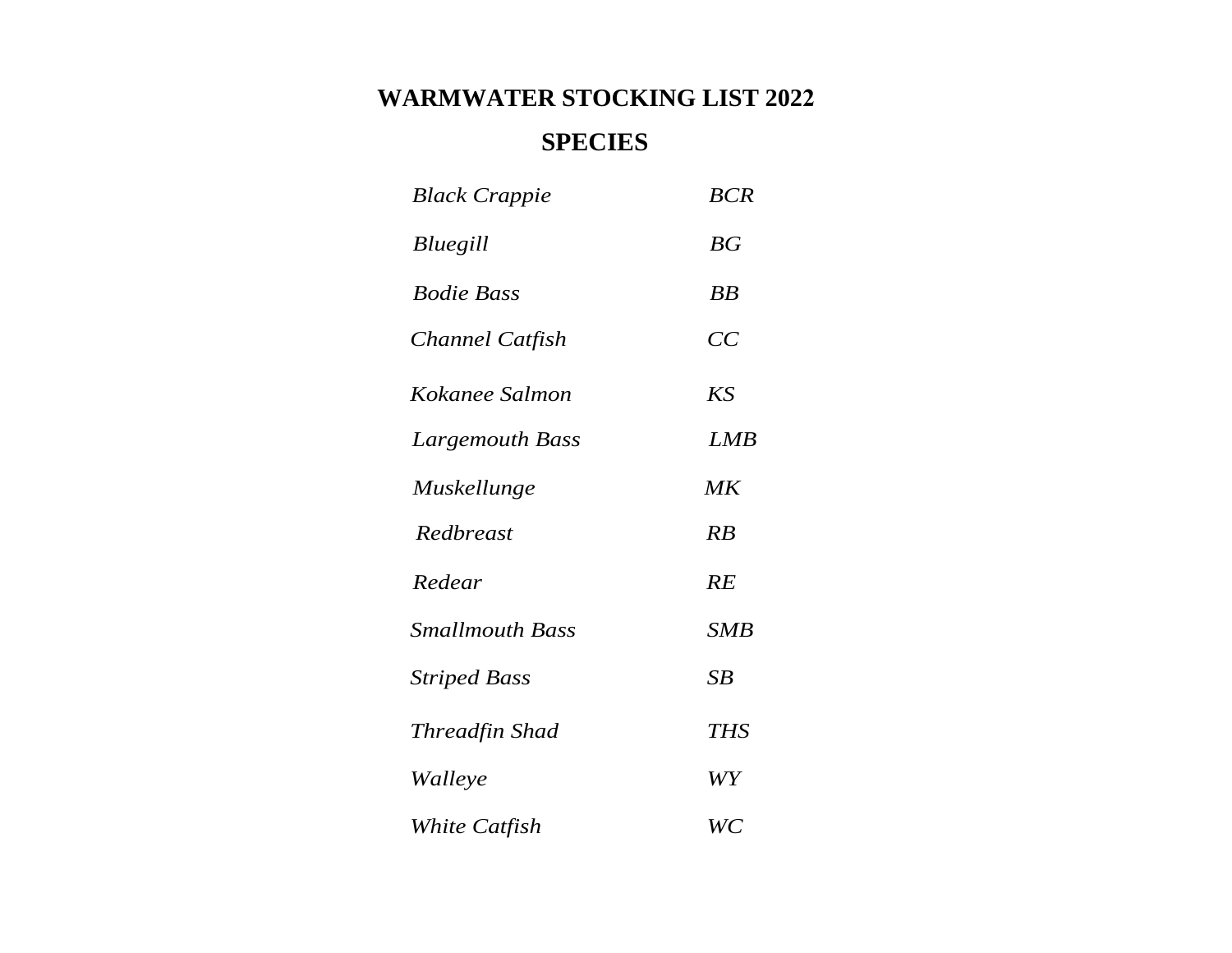| <b>DISTRICT 1</b><br>CATALOG NO. | <b>COUNTY</b> | <b>LAKE OR STREAM</b>   | <b>LOCATION</b>                                                                                                                                                                                                                                         |              | PRIORITY DESIGNATION | ${\bf SP}$ | <b>SIZE</b> | <b>NUMBER</b> |
|----------------------------------|---------------|-------------------------|---------------------------------------------------------------------------------------------------------------------------------------------------------------------------------------------------------------------------------------------------------|--------------|----------------------|------------|-------------|---------------|
| PAM 1-5-1-1                      | Hyde          | LAKE MATTAMUSKEET       | Lake Mattamuskeet                                                                                                                                                                                                                                       | $\mathbf{1}$ | <b>MGT</b>           | BG         | $2 - 4"$    | 100,000       |
| <b>DISTRICT 2</b><br>CATALOG NO. | <b>COUNTY</b> | <b>LAKE OR STREAM</b>   | <b>LOCATION</b>                                                                                                                                                                                                                                         |              | PRIORITY DESIGNATION | SP         | <b>SIZE</b> | <b>NUMBER</b> |
| CFR <sub>1</sub>                 | New Hanover   | <b>CAPE FEAR RIVER</b>  | Located at New Hanover County Law Enforcement Officers<br>Association pond. 5301 Holly Shelter Rd Castle Hayne, NC<br>28429.                                                                                                                            | 2            | <b>OTHER</b>         | CC         | $8 - 12"$   | 100           |
| NEW 1                            | Onslow        | <b>NEW RIVER</b>        | Located at Onslow County Hines Farm Park and Stables pond.<br>1259 McCallister Rd Jacksonville, NC 28540. Largest/first pond<br>on right upon entry of park.                                                                                            | 2            | <b>CFP</b>           | CC         | $8 - 12"$   | 500           |
| NUS <sub>1</sub>                 | Craven        | <b>NEUSE RIVER</b>      | <b>Bridgeton BAA</b>                                                                                                                                                                                                                                    | 1            | <b>MGT</b>           | SB         | $5 - 8"$    | 100,000       |
| NUS 1                            | Craven        | <b>NEUSE RIVER</b>      | Martin Marietta Park (Big Pond)                                                                                                                                                                                                                         | 3            | <b>OTHER</b>         | <b>SB</b>  | $2 - 4"$    | 800           |
| NUS <sub>1</sub>                 | Lenoir        | <b>NEUSE RIVER</b>      | <b>Kinston BAA</b>                                                                                                                                                                                                                                      | $\mathbf{1}$ | <b>MGT</b>           | <b>SB</b>  | Fry         | 1,000,000     |
| NUS 1-CFP                        | Lenoir        | NEUSEWAY NATURE CENTER  | FROM WATHA TAKE NC 11 N TO KINSTON & CROSS OVER<br>US 70 BYPASS & TAKE 2ND LEFT (EARL TYNDALL RD.) &<br>STOCK BACK POND.                                                                                                                                | $\mathbf{1}$ | <b>CFP</b>           | CC         | $8 - 12"$   | 2,700         |
| TAR <sub>1</sub>                 | Beaufort      | <b>TAR RIVER</b>        | Dinah's Landing                                                                                                                                                                                                                                         | $\mathbf{1}$ | <b>MGT</b>           | <b>SB</b>  | $5 - 8"$    | 100,000       |
| TAR 1-CFP                        | Pitt          | <b>RIVER PARK NORTH</b> | LOCATED EAST OF NC 11 AND PITT-GREENVILLE<br>AIRPORT AT 1000 MUMFORD RD                                                                                                                                                                                 | 2            | <b>CFP</b>           | CC         | $8 - 12"$   | 2,400         |
| <b>DISTRICT 3</b>                |               |                         |                                                                                                                                                                                                                                                         |              |                      |            |             |               |
| CATALOG NO.                      | <b>COUNTY</b> | <b>LAKE OR STREAM</b>   | <b>LOCATION</b>                                                                                                                                                                                                                                         |              | PRIORITY DESIGNATION | SP         | <b>SIZE</b> | <b>NUMBER</b> |
| CFR 1-43-1-3-2                   | Wake          | <b>APEX LAKE</b>        | 64 E OF RALEIGH TURN RIGHT ONTO SR-1521 (L. PINE<br>DR.) & GO 0.4 MI TO LAKE ON LEFT 1,500 FISH/3 MONTHS                                                                                                                                                | $\mathbf{1}$ | <b>CFP</b>           | CC         | $8 - 12"$   | 4,500         |
| CFR 1-66-1-2-1                   | Wake          | <b>HARRIS PARK POND</b> | FROM RALEIGH TAKE US 1 S TO THE NEW HILL EXIT. GO<br>S. ON SR-1127 FOR 4.0 MI & TURN RIGHT INTO PARK. GO<br>0.5 MI & POND IS ON YOUR RIGHT. 1000/3 MONTHS                                                                                               | $\mathbf{1}$ | <b>CFP</b>           | CC         | $8 - 12"$   | 3,000         |
| NUS 1-56-16-1                    | Wake          | <b>SHELLY LAKE</b>      | FROM RALEIGH TAKE I-440 TO EXIT 7B (GLENWOOD<br>AVE/US 70 W) GO 0.4 MI W ON US 70 & TURN RIGHT ON<br>LEAD MINE RD @ CRABTREE VALLEY MALL. GO 1.3 MI &<br>TURN RIGHT ON W. MILLBROOK RD. GO 0.2 MI & TURN<br>LEFT INTO SERTOMA PARK. 1050 FISH/ 4 MONTHS | $\mathbf{1}$ | <b>CFP</b>           | CC         | $8 - 12"$   | 4,200         |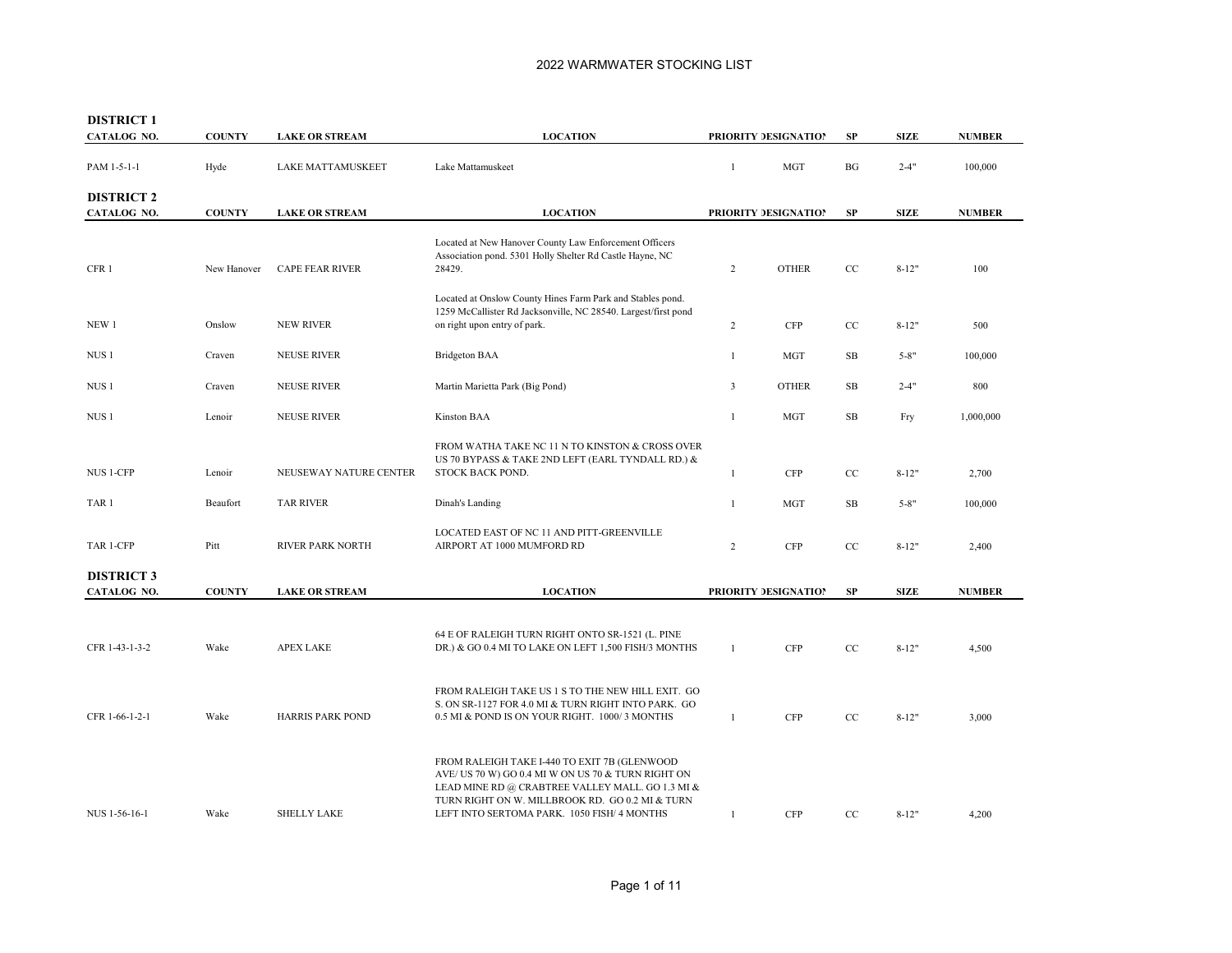| NUS 1-69-1-14            | Wake             | <b>BASS LAKE (MILLS POND)</b>                   | Holly Springs (1500 Fish/3 Months)                                                                                                                                                                                                                                                          | $\mathbf{1}$                   | <b>CFP</b>               | $\rm{CC}$ | $8 - 12"$              | 4,500          |
|--------------------------|------------------|-------------------------------------------------|---------------------------------------------------------------------------------------------------------------------------------------------------------------------------------------------------------------------------------------------------------------------------------------------|--------------------------------|--------------------------|-----------|------------------------|----------------|
| NUS 1-69-8-1             | Wake             | <b>SIMPKINS POND</b>                            | OFF I-440 (OUTER BELTLINE) IN RALEIGH TAKE THE<br>LAKE WHEELER RD. EXIT & GO S. AWAY FROM RALEIGH.<br>GO 6 MI & TURN RIGHT INTO THE LAKE WHEELER<br>COMPLEX & POND IS ON LEFT. 800 FISH/ 4 MONTHS                                                                                           | $\mathbf{1}$                   | <b>CFP</b>               | CC        | $8 - 12"$              | 3,200          |
| NUS 1-79-1-2             | Wake             | <b>BOND PARK POND</b>                           | LOCATED AT 801 HIGH HOUSE RD. IN CARY (NEAR THE<br>INTERSECTION OF CARY PARKWAY & HIGH HOUSE<br>ROAD). TAKE THE BELTLINE TO CARY PARKWAY EXIT<br>THEN TURN RIGHT & GO DOWN CARY PARKWAY TO<br>HIGH HOUSE RD (6 MILES). TURN RIGHT & PARK IS<br>ABOUT 1/4 MILE ON RIGHT. 1,500 FISH/ 3 MONTH | $\mathbf{1}$                   | <b>CFP</b>               | CC        | $8 - 12"$              | 4,500          |
| <b>RKE 1-32</b>          | Halifax          | ROANOKE RAPIDS RESERVOIR                        | Thelma (WRC BAA), Warrens Landing Road (SR 1422)                                                                                                                                                                                                                                            | $\mathbf{1}$                   | <b>MGT</b>               | SB        | $1 - 2"$               | 30,000         |
| <b>RKE 1-33</b>          | Warren           | <b>GASTON RESERVOIR</b>                         | Eaton's Ferry, NC 903                                                                                                                                                                                                                                                                       | $\mathbf{1}$                   | <b>MGT</b>               | SB        | $1 - 2"$               | 406,000        |
| TAR 1-28-5-14            | Vance            | <b>FOX RESERVOIR</b>                            | Fox Pond, near Henderson(800 FISH/2 MONTHS)                                                                                                                                                                                                                                                 | $\mathbf{1}$                   | <b>CFP</b>               | CC        | $8 - 12"$              | 1,600          |
| TAR 1-36<br>TAR 1-49-1-A | Nash<br>Franklin | ROCKY MOUNT CITY LAKE<br><b>OWENS PARK POND</b> | CITY LAKE ROCKY MT - From US64E take exit 467 for<br>US64BUS toward Sunset Ave, Continue on US64BUS E, use left<br>2 lanes to turn left onto Sunset Ave, turn right onto Lake Dr<br>FRANKLIN COUNTY. (600 FISH/3 MONTHS)                                                                    | $\overline{2}$<br>$\mathbf{1}$ | <b>CFP</b><br><b>CFP</b> | CC<br>CC  | $8 - 12"$<br>$8 - 12"$ | 1,000<br>1,800 |
| <b>TAR 1-71</b>          | Edgecombe        | <b>INDIAN LAKE</b>                              | IN TARBORO, TAKE EXIT 485 OF US 64 BYPASS ONTO US<br>64 ALTERNATE (WESTERN BLVD) & TRAVEL 2.7 MI TO<br>INDIAN LAKE LAKE PARK ENTRANCE ON YOUR LEFT.                                                                                                                                         | $\mathbf{1}$                   | <b>CFP</b>               | CC        | $8 - 12"$              | 2,700          |
| <b>TAR 1-72</b>          | Edgecombe        | <b>ETHERIDGE POND</b>                           | Take exit 487 off of U.S. 64 near Tarboro                                                                                                                                                                                                                                                   | $\mathbf{1}$                   | <b>MGT</b>               | $\rm{CC}$ | $8 - 12"$              | 1,500          |
| <b>TAR 1-73</b>          | Edgecombe        | <b>NEWBOLD POND</b>                             | Take exit 488 off of U.S. 64 near Tarboro                                                                                                                                                                                                                                                   | $\mathbf{1}$                   | <b>MGT</b>               | CC        | $8 - 12"$              | 2,000          |
| <b>DISTRICT 4</b>        |                  |                                                 |                                                                                                                                                                                                                                                                                             |                                |                          |           |                        |                |
| CATALOG NO.              | <b>COUNTY</b>    | <b>LAKE OR STREAM</b>                           | <b>LOCATION</b>                                                                                                                                                                                                                                                                             |                                | PRIORITY DESIGNATION     | SP        | <b>SIZE</b>            | <b>NUMBER</b>  |
| CFR 1                    | Brunswick        | <b>CAPE FEAR RIVER</b>                          | Southport Pond--April Boggs. No Stream Code exists. 33.944884, -<br>78.046277                                                                                                                                                                                                               | $\overline{2}$                 | $\rm CC$                 | $\rm{CC}$ | $8 - 12"$              | 200            |
| CFR 1                    | Harnett          | <b>CAPE FEAR RIVER</b>                          | Avent's Ferry BAA (Chatham County)                                                                                                                                                                                                                                                          | $\overline{2}$                 | MGT                      | SB        | $1 - 2"$               | 150,000        |
| CFR 1-20-6-15-1          | Cumberland       | <b>RHODES POND</b>                              | Rhode's Pond PFA                                                                                                                                                                                                                                                                            | $\overline{2}$                 | <b>MGT</b>               | WC        | $8 - 12"$              | 10,000         |
| <b>CFR 1-34</b>          | Cumberland       | <b>HARRISONS CREEK</b>                          | Jessup's Millpond; 34.8619, -78.7287                                                                                                                                                                                                                                                        | $\overline{2}$                 | <b>MGT</b>               | <b>WC</b> | $2 - 4"$               | 1,000          |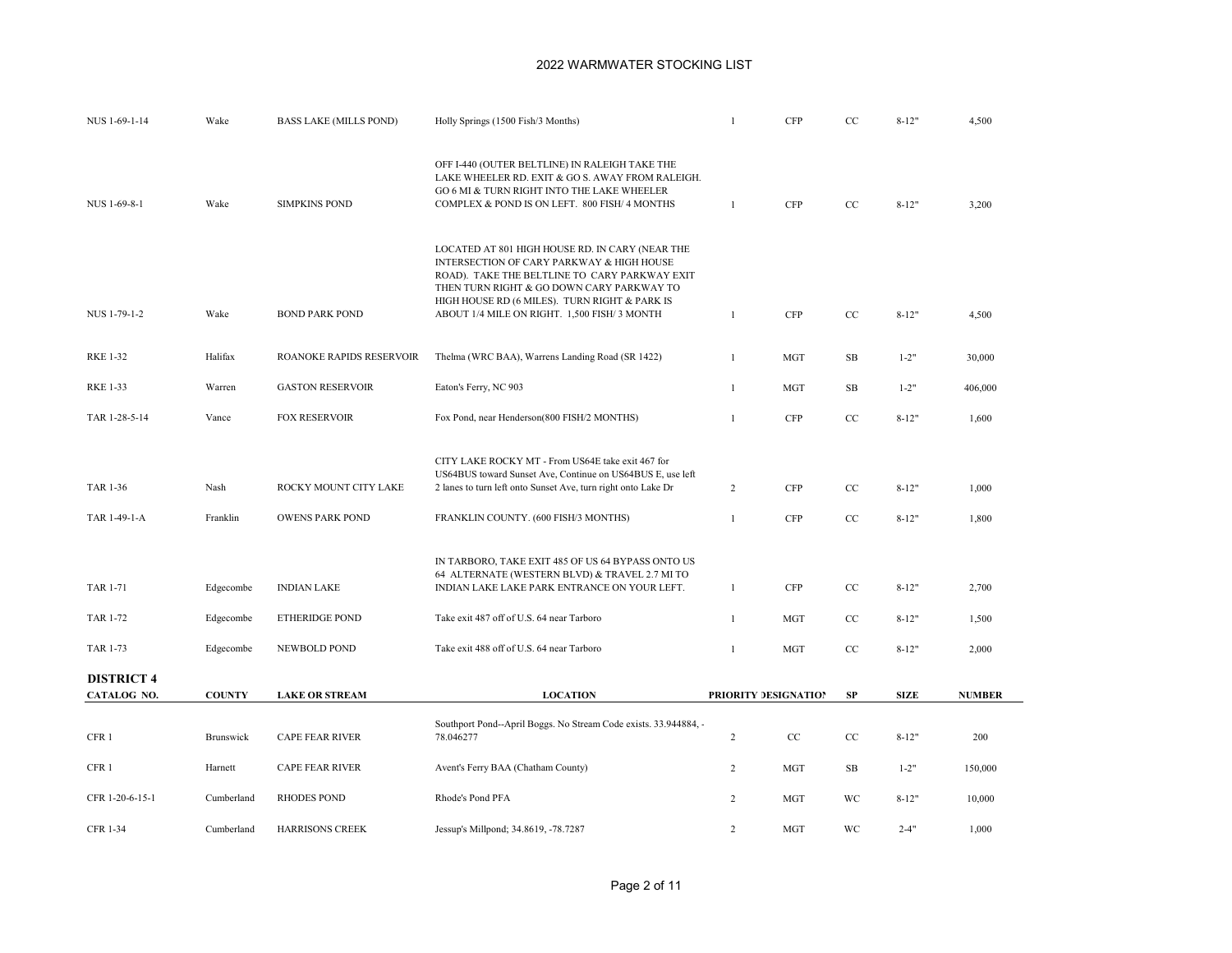|                   |               |                            |                                                                                                                                   |                |                      | RB        | $2 - 4"$    | 5,000         |
|-------------------|---------------|----------------------------|-----------------------------------------------------------------------------------------------------------------------------------|----------------|----------------------|-----------|-------------|---------------|
|                   |               |                            |                                                                                                                                   |                |                      |           |             |               |
| CFR 1-43-1-4-1    | Cumberland    | <b>LAKE RIM</b>            | Lake Rim                                                                                                                          | $\overline{2}$ | <b>MGT</b>           | WC        | $8-12"$     | 2,000         |
|                   |               |                            |                                                                                                                                   |                |                      | RB        | $2 - 4"$    | 10,000        |
|                   |               |                            |                                                                                                                                   |                |                      | WC        | $2 - 4"$    | 10,000        |
|                   |               |                            | Next to Waldo's Beach Campground; 34.9561, -79.0212. Phone                                                                        |                |                      |           |             |               |
| CFR 1-43-4        | Cumberland    | <b>UPCHURCH'S POND</b>     | number for Waldo's: 910-818-2618                                                                                                  | $\overline{3}$ | <b>MGT</b>           | WC        | $2 - 4"$    | 10,000        |
|                   |               |                            |                                                                                                                                   |                |                      | RB        | $2 - 4"$    | 20,000        |
|                   |               |                            |                                                                                                                                   |                |                      |           |             |               |
| <b>DISTRICT 5</b> |               |                            |                                                                                                                                   |                |                      |           |             |               |
| CATALOG NO.       | <b>COUNTY</b> | <b>LAKE OR STREAM</b>      | <b>LOCATION</b>                                                                                                                   |                | PRIORITY DESIGNATION | <b>SP</b> | <b>SIZE</b> | <b>NUMBER</b> |
|                   |               |                            |                                                                                                                                   |                |                      |           |             |               |
|                   |               |                            |                                                                                                                                   |                |                      |           |             |               |
|                   |               |                            | FROM SANFORD, TAKE US421/NC87 S. & TURN LEFT ON<br>BRAGG ST. GO 0.3 MI & TURN RIGHT ONTO NASH ST                                  |                |                      |           |             |               |
|                   |               |                            | BESIDE LEE CO. HS. GO 0.3 MI & TURN LEFT ONTO KELLY                                                                               |                |                      |           |             |               |
|                   |               |                            | DR. GO 2.7 MI & TURN RIGHT ONTO PUMPING STATION                                                                                   |                |                      |           |             |               |
|                   |               |                            | RD. GO 0.3 MI & PARK ENTRANCE IS ON THE RIGHT.                                                                                    |                |                      |           |             |               |
| CFR 1-68-5-1-A    | Lee           | <b>SAN LEE PARK</b>        | STOCKING LOWER AND UPPER PONDS ALTERNATELY<br>(550 FISH/4 MONTHS)                                                                 | $\mathbf{1}$   | <b>CFP</b>           | $\rm{CC}$ | $8 - 12"$   | 2,200         |
|                   |               |                            |                                                                                                                                   |                |                      |           |             |               |
|                   |               |                            |                                                                                                                                   |                |                      |           |             |               |
| DAN 1-2-6         | Person        | <b>HYCO LAKE</b>           | Hyco Lake Marina, at Kelley Brewer Road and Pointer Drive                                                                         | $\mathbf{1}$   | <b>MGT</b>           | <b>BB</b> | $1 - 2"$    | 37,500        |
|                   |               |                            |                                                                                                                                   |                |                      |           |             |               |
|                   |               |                            |                                                                                                                                   |                |                      |           |             |               |
|                   |               |                            | From the intersection with NC 49 north of Burlington, take NC 62<br>North toward Yanceyville. Go 13.4 miles, and turn left at the |                |                      |           |             |               |
|                   |               |                            | Public Fishing Area sign onto a graveldirt game lands road. Go 0.5                                                                |                |                      |           |             |               |
|                   |               |                            | mile on the graveldirt road to the pond (go left at all forks in the                                                              |                |                      |           |             |               |
|                   |               |                            | road). From Yanceyville, the graveldirt game lands road is the first                                                              |                |                      |           |             |               |
| $DAN$ 1-3- $A$    | Caswell       | <b>RABBIT SHUFFLE POND</b> | road to the right past the Caswell Gamelands depot and<br>headquarters.(740 FISH/4 MONTHS)                                        | $\mathbf{1}$   | MGT                  | CC        | $8 - 12"$   | 3,000         |
|                   |               |                            |                                                                                                                                   |                |                      |           |             |               |
|                   |               |                            |                                                                                                                                   |                |                      |           |             |               |
|                   |               |                            | W of Greensboro, take exit W. Wendover Ave off of HWY 421/73                                                                      |                |                      |           |             |               |
|                   |               |                            | heading away from Greensboro, turn left onto Wintergreen Ct.<br>Pond will be the second pond on your right (36.028700, -          |                |                      |           |             |               |
| DEP 1-29-1-A      | Guilford      | <b>GIBSON PARK LAKE</b>    | 79.945811) behind the maintenance building. 500 fish / 3 months                                                                   | $\mathbf{1}$   | <b>CFP</b>           | CC        | $8 - 12"$   | 1,500         |
|                   |               |                            |                                                                                                                                   |                |                      |           |             |               |
|                   |               |                            |                                                                                                                                   |                |                      |           |             |               |
| DEP 1-29-2-3      | Guilford      | OAK HOLLOW RESERVOIR       | High Point (Oak Hollow Marina), N. Centennial Street (SR1507)                                                                     | $\mathbf{1}$   | <b>MGT</b>           | <b>BB</b> | $1 - 2"$    | 2,000         |
|                   |               |                            |                                                                                                                                   |                |                      |           |             |               |
|                   |               |                            | POND OFF NC 54 JUST NORTH OF CITY LIMITS AS YOU<br>TRAVEL TOWARDS BURLINGTON ON THE RIGHT. 800                                    |                |                      |           |             |               |
| HAW 1-2-6-5-3-A   | Orange        | <b>CARRBORO PARK POND</b>  | FISH/ 3 MONTH                                                                                                                     | $\mathbf{1}$   | <b>CFP</b>           | CC        | $8-12"$     | 2,400         |
|                   |               |                            |                                                                                                                                   |                |                      |           |             |               |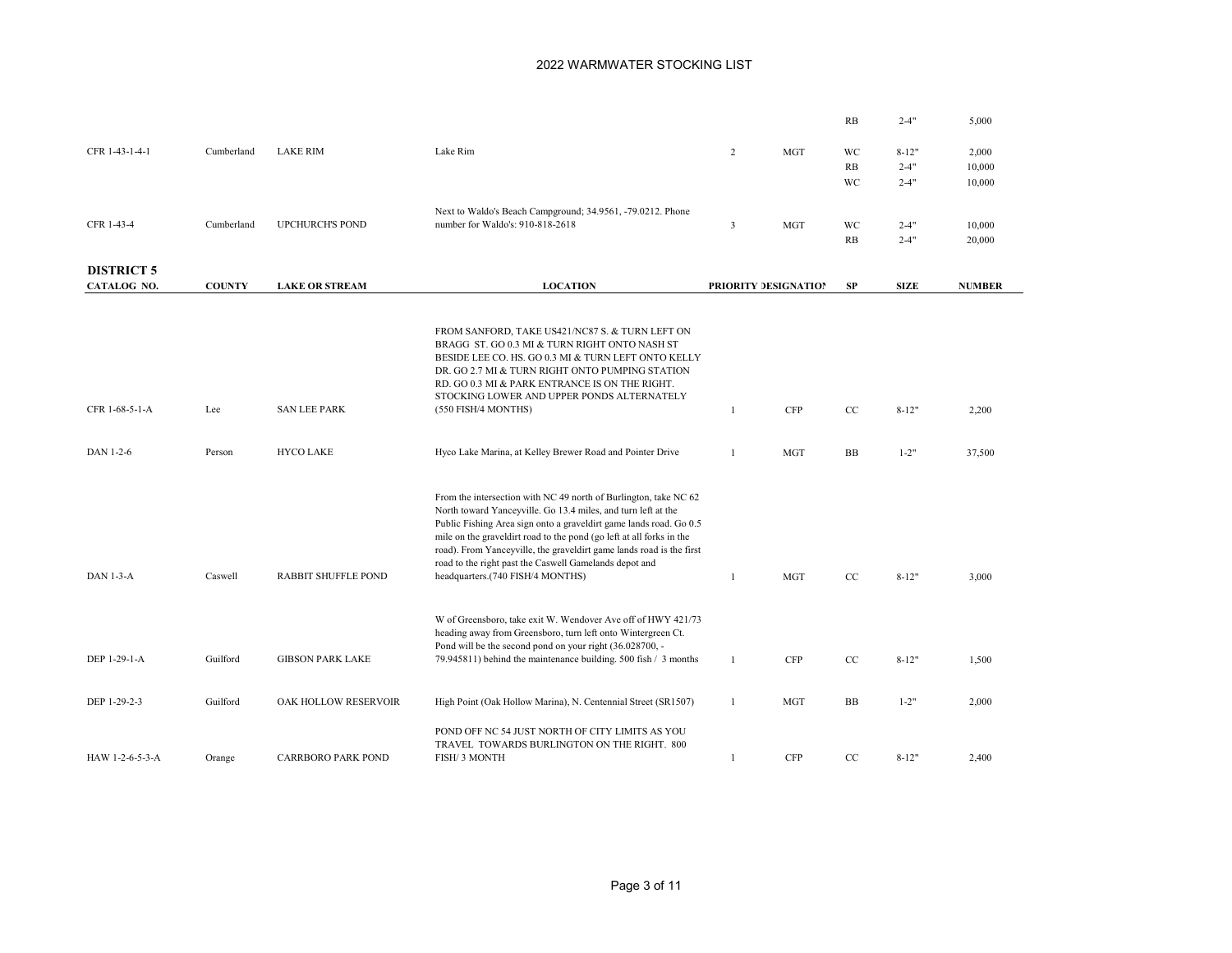| HAW 1-20-2-1-1-A  | Alamance | <b>CEDAROCK PARK</b>              | FROM BURLINGTON TAKE NC 49 S FOR 5.9 MI & TURN<br>LEFT ON SR-1130 (FRIENDSHIP-PATTERSON MILL ROAD).<br>GO 0.3 MI & TURN LEFT ON CEDAROCK PARK RD & GO<br>1.3 MI TO POND ON LEFT. 500 FISH/ 3 MONTH                                                                                                                                                                                                                                                  | -1           | <b>CFP</b> | CC          | $8-12"$   | 1,500 |
|-------------------|----------|-----------------------------------|-----------------------------------------------------------------------------------------------------------------------------------------------------------------------------------------------------------------------------------------------------------------------------------------------------------------------------------------------------------------------------------------------------------------------------------------------------|--------------|------------|-------------|-----------|-------|
| HAW 1-20-8-A      | Guilford | HAGAN-STONE PARK                  | FROM I-85/40 IN GREENSBORO, TAKE EXIT 126 US 421 S.<br>GO 6.8 MI & TURN RIGHT ONTO SR-13411 (HAGAN-STONE<br>PARK RD.). GO 2.3 MI & PARK ENTRANCE ON RIGHT.<br>STOCK THE LARGE POND BY MARINA. 1000 FISH/ 3<br><b>MONTH</b>                                                                                                                                                                                                                          | $\mathbf{1}$ | <b>CFP</b> | CC          | $8 - 12"$ | 3,000 |
| HAW 1-21-4-2      | Orange   | MEBANE CITY LAKE(LAKE<br>MICHAEL) | FROM INTERSECTION OF NC119/US 70 IN MEBANE TAKE<br>US 70 E. & GO 0.3 MI. TURN LEFT ON 9TH ST. GO 0.2 MILE<br>& TURN RIGHT ON BROWN ST. (THE NAME OF THIS RD.<br>WILL CHANGE TO LEBANON CH. RD-SR-1306) GO 0.8 MI &<br>ENTRANCE TO LAKE IS ON THE RIGHT 1,500 FISH/<br>3MONTH                                                                                                                                                                        | $\mathbf{1}$ | <b>CFP</b> | CC          | $8-12"$   | 4,500 |
| HAW 1-26-3-A      | Guilford | <b>POND</b>                       | TRAVEL NORTH ON GIBSONVILLE OSSIPEE ROAD FROM<br>TOWN OF GIBBSONVILLE, TURN LEFT ONTO AMICK<br>ROAD (TURNS INTO HOWERTON), TURN RIGHT ONTO<br>GRAVEL ROAD, JUST BEFORE COUNTRY FARM ROAD.<br>GUILFORD COUNTY FARM PARK MAY HAVE GATE, CONTACT AHEAD OF TIME. (36.138548, -<br>79.550779) 600 FISH/ 3 MONTH                                                                                                                                          | $\mathbf{1}$ | <b>CFP</b> | $_{\rm CC}$ | $8 - 12"$ | 1,800 |
| HAW 1-27-10-2-1-A | Guilford | <b>BUR-MIL PARK</b>               | FROM GREENSBORO TAKE US 220 N. & TURN RIGHT<br>(EAST) ON OWL'S ROOST RD. (SR-2337). GO 0.4 MI &<br>TURN LEFT ON BUR-MIL CLUB RD. POND IS BEHIND<br>OFFICE. 400 FISH/ 3 MONTHS                                                                                                                                                                                                                                                                       | -1           | <b>CFP</b> | CC          | $8 - 12"$ | 1,200 |
| HAW 1-27-11-1     | Guilford | <b>LAKE HAMBURG</b>               | Greensboro (Lake Higgins Marina - closed Monday), off Hamburg<br>Mill Road (SR2135) via US 220 N                                                                                                                                                                                                                                                                                                                                                    | -1           | <b>MGT</b> | CC          | $8 - 12"$ | 500   |
| HAW 1-27-2-1-a    | Guilford | <b>HESTER PARK POND</b>           | PD OFF VANDALIA RD VIA HOLDEN & 185 STOCK 600FISH/<br>4 MONTH                                                                                                                                                                                                                                                                                                                                                                                       | -1           | <b>CFP</b> | CC          | $8 - 12"$ | 2,400 |
| HAW 1-27-2-2-6-A  | Guilford | <b>KEELEY PARK POND</b>           | I-40 east from Greensboro to US Highway 29 North, Exit 223. US<br>29 North to Wendover Ave. Right on Wendover Ave. to Huffine<br>Mill Rd. Left on Huffine Mill Rd to "Y" intersection with Rankin<br>Mill Rd. Left on Rankin Mill Rd. to Keely Rd. Right on Keely<br>Road and entrance to Keeley Park is second road on the right.<br>Stock 600 fish per month in the "big" pond and 150 fish per month<br>in the "small" pond. (750 fish/4 months) | 1            | <b>CFP</b> | $_{\rm CC}$ | $8 - 12"$ | 3,000 |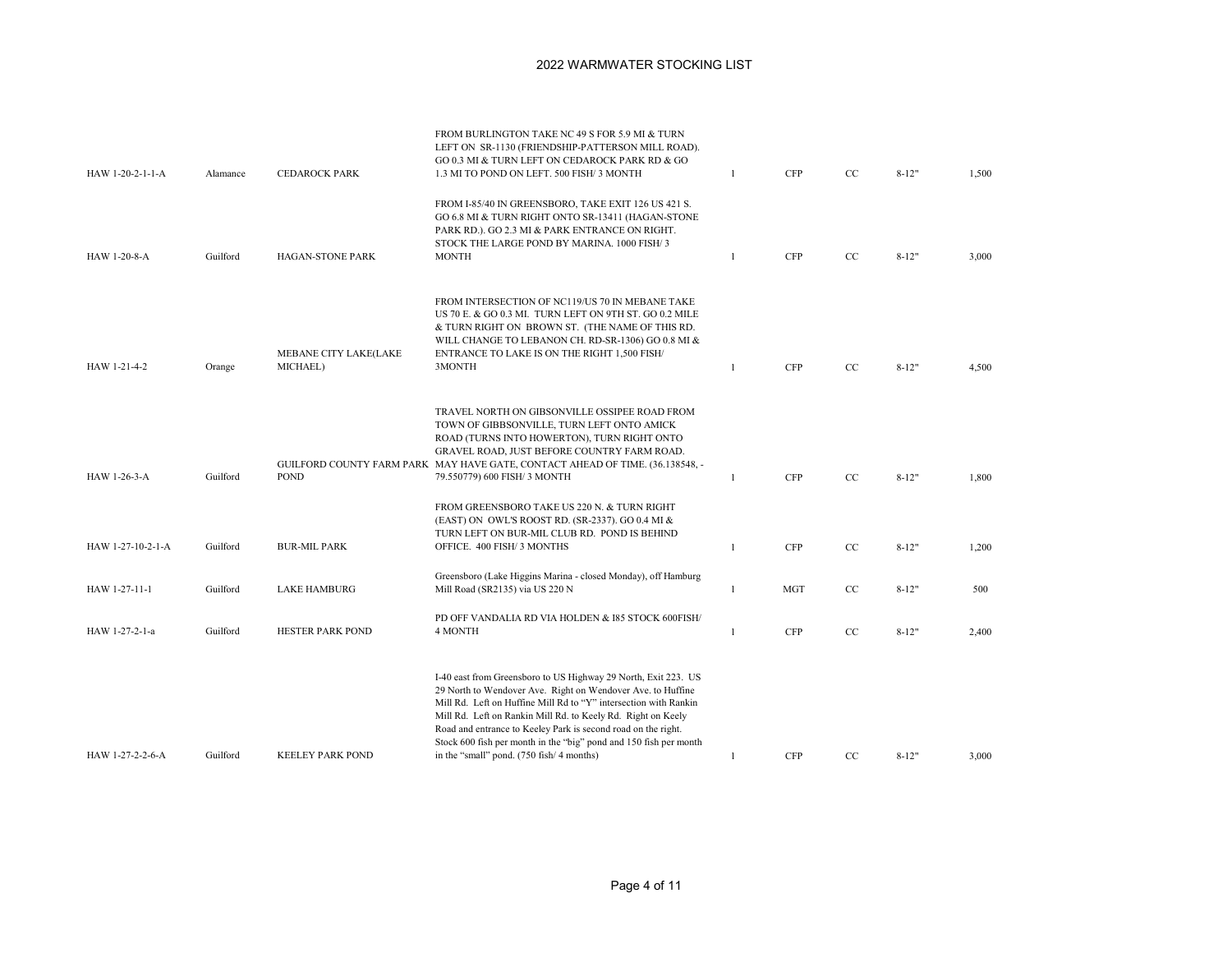| HAW 1-27-9        | Guilford      | <b>COUNTRY PARK POND</b>   | FROM GREENSBORO TAKE US 220 N. TURN RIGHT ONTO<br>PISGAH CHURCH RD. TAKE IMMEDIATE LEFT ONTO<br>FORREST LAWN DR. ROAD WILL SPLIT; TAKE RIGHT<br>FORK THROUGH MULTIPLE PARKING LOTS. ENTER PARK<br>AT END OF LAST PARKING LOT. PASS POND #1. STOCK<br>FISH IN POND #2 NEXT TO PARK OFFICE. 700 FISH/ 3<br><b>MONTH</b> | $\mathbf{1}$ | <b>CFP</b>           | CC          | $8 - 12"$   | 2,100         |
|-------------------|---------------|----------------------------|-----------------------------------------------------------------------------------------------------------------------------------------------------------------------------------------------------------------------------------------------------------------------------------------------------------------------|--------------|----------------------|-------------|-------------|---------------|
| TAR 1-70-2-1      | Granville     | <b>DEVIN LAKE</b>          | FROM I-85 IN GRANVILLE CO. TAKE EXIT 202 (HWY 15)<br>TO OXFORD AT 1ST LIGHT TURN LEFT ONTO INDUSTRY<br>DR. & TRAVEL 0.3 MI 2ND LIGHT & TURN LEFT ON<br>PROVIDENCE RD. (OLD 75) & TRAVEL 1/4 MI & TURN<br>RIGHT ONTO L. DEVIN RD (SR1164) & TRAVEL 0.4 MI TO<br>LAKE ON RIGHT. 1,500 FISH/ 3 MONTH                     | $\mathbf{1}$ | <b>CFP</b>           | CC          | $8 - 12"$   | 4,500         |
| <b>DISTRICT 6</b> |               |                            |                                                                                                                                                                                                                                                                                                                       |              |                      |             |             |               |
| CATALOG NO.       | <b>COUNTY</b> | <b>LAKE OR STREAM</b>      | <b>LOCATION</b>                                                                                                                                                                                                                                                                                                       |              | PRIORITY DESIGNATION | SP          | <b>SIZE</b> | <b>NUMBER</b> |
| CAT 3-A           | Union         | DOGWOOD PARK LAKE          | 35.000109, -80.708142                                                                                                                                                                                                                                                                                                 | $\mathbf{1}$ | <b>CFP</b>           | CC          | $8 - 12"$   | 1,200         |
| <b>CAT 4-1</b>    | Mecklenburg   | ELON HOLMES PARK POND      | N 35.019156, -80.839813                                                                                                                                                                                                                                                                                               | 2            | <b>CFP</b>           | CC          | $8 - 12"$   | 1,100         |
| CAT 5-3-2-A       | Mecklenburg   | <b>SQUIRREL LAKE</b>       | 35.100205, -80.722255                                                                                                                                                                                                                                                                                                 | $\mathbf{1}$ | <b>CFP</b>           | CC          | $8 - 12"$   | 1,200         |
| CAT 5-3-A         | Mecklenburg   | MCALPINE POND              | 35.150432, -80.741051                                                                                                                                                                                                                                                                                                 | $\mathbf{1}$ | <b>CFP</b>           | CC          | $8 - 12"$   | 3,000         |
| <b>CAT 5-4-A</b>  | Mecklenburg   | <b>FREEDOM PARK</b>        | 35.189862, -80.845242                                                                                                                                                                                                                                                                                                 | $\mathbf{1}$ | <b>CFP</b>           | CC          | $8 - 12"$   | 3,000         |
| CAT 7-1-11-4-A    | Mecklenburg   | HORNETS NEST PARK          | 35.319614, -80.868643                                                                                                                                                                                                                                                                                                 | $\mathbf{1}$ | <b>CFP</b>           | CC          | $8 - 12"$   | 2,200         |
| CAT 7-3           | Mecklenburg   | <b>LAKE NORMAN</b>         | 162,500 stocked at the Stumpy Creek BAA. 162,500 stocked at the<br>Little Creek BAA.                                                                                                                                                                                                                                  | $\mathbf{1}$ | <b>MGT</b>           | <b>BB</b>   | $1 - 2"$    | 325,000       |
| CAT 7-3-1-A       | Mecklenburg   | <b>ROBBINS PARK POND#1</b> | 35.455029, -80.885619 Contact John Dekemper (Town of<br>Cornelius) at 704.892.6031 ext. 164 or jdekemper@cornelius.org<br>prior to stocking.                                                                                                                                                                          | $\mathbf{1}$ | <b>MGT</b>           | CC          | $8 - 12"$   | 1,000         |
| DEP 1-10-3-A      | Moore         | <b>LUKE MARION LAKE</b>    | 35.335153, -79.415217                                                                                                                                                                                                                                                                                                 | $\mathbf{1}$ | <b>CFP</b>           | CC          | $8 - 12"$   | 1,500         |
| LBR 6-26-2-3      | Moore         | ABERDEEN LAKE              | 35.137104, -79.428836                                                                                                                                                                                                                                                                                                 | $\mathbf{1}$ | <b>CFP</b>           | CC          | $8 - 12"$   | 1,000         |
| YAD 1-1-2         | Richmond      | HAMLET CITY LAKE           | 34.885790, -79.691011                                                                                                                                                                                                                                                                                                 | $\mathbf{1}$ | <b>CFP</b>           | CC          | $8 - 12"$   | 3,000         |
| YAD 1-18-16-5-A   | Cabarrus      | <b>SPENSER PARK</b>        | 35.460622, -80.492166                                                                                                                                                                                                                                                                                                 | $\mathbf{1}$ | <b>CFP</b>           | $_{\rm CC}$ | $8 - 12"$   | 2,200         |
| YAD 1-18-21-3-A   | Cabarrus      | <b>FRANK LISKE POND</b>    | 35.363948, -80.619470                                                                                                                                                                                                                                                                                                 | $\mathbf{1}$ | <b>CFP</b>           | CC          | $8 - 12"$   | 2,400         |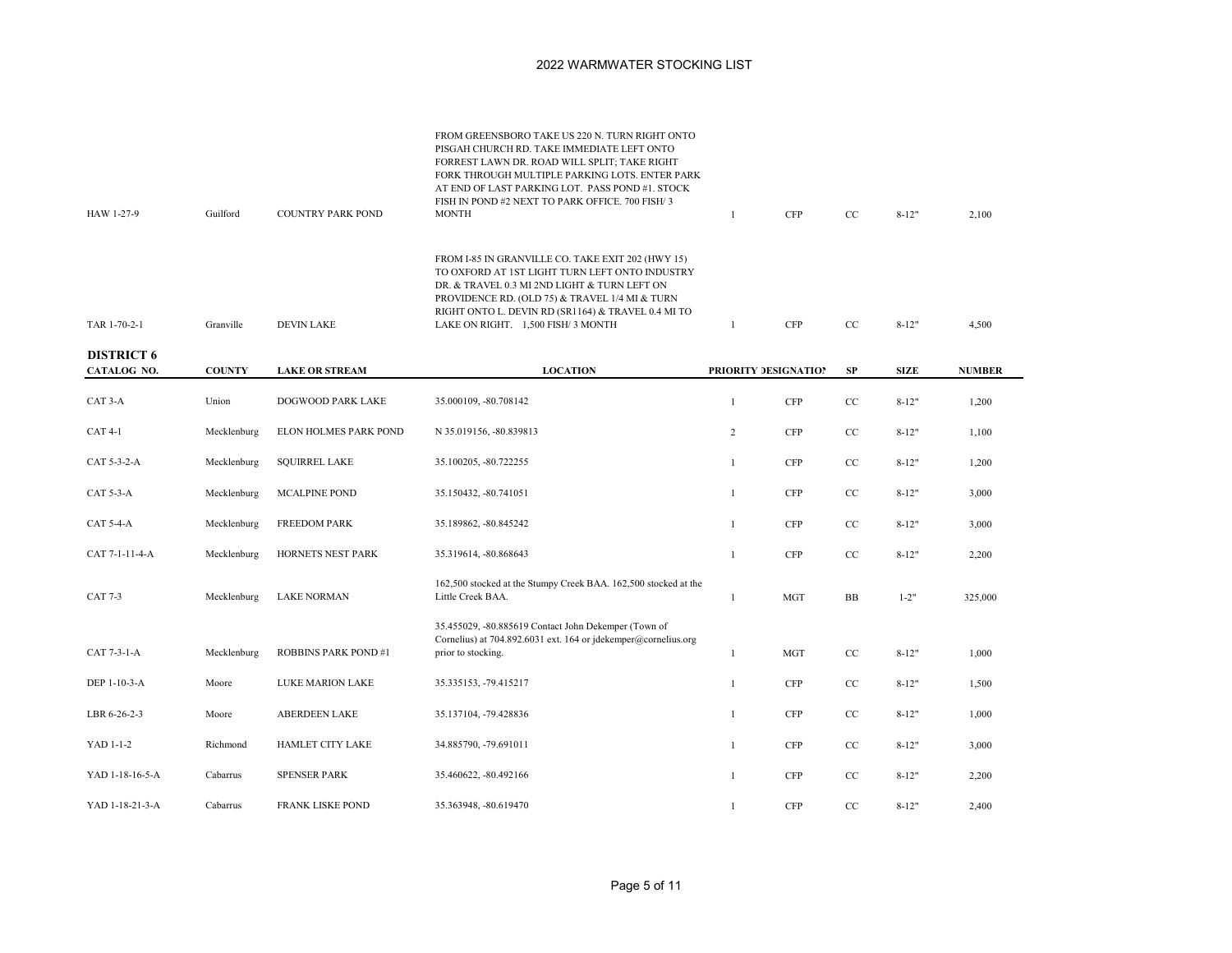| YAD 1-18-6-4      | Stanly        | <b>LONG LAKE</b>                         | 35.355188, -80.232412                                                                                                                                                                 | $\mathbf{1}$   | <b>CFP</b>           | $\rm{CC}$  | $8 - 12"$   | 3,600         |  |
|-------------------|---------------|------------------------------------------|---------------------------------------------------------------------------------------------------------------------------------------------------------------------------------------|----------------|----------------------|------------|-------------|---------------|--|
| YAD 1-20          | Stanly        | <b>TILLERY LAKE</b>                      | Morrow Mountain (WRC BAA), Morrow Mountain State Park.<br>35.379736, -80.061347                                                                                                       | $\mathbf{1}$   | <b>MGT</b>           | <b>SB</b>  | $1 - 2"$    | 27,000        |  |
| YAD 1-22          | Stanly        | <b>BADIN LAKE</b>                        | ALCOA ramp, 35.407898, -80.115045 and Lakemont ramp,<br>35.484874, -80.090610                                                                                                         | $\mathbf{1}$   | <b>MGT</b>           | SB         | $1 - 2"$    | 64,000        |  |
| YAD 1-23          | Davidson      | TUCKERTOWN LAKE                          | Bringles Ferry (WRC BAA), Bringles Ferry Road (SR1002).<br>35.596459, -80.230000                                                                                                      | -1             | <b>MGT</b>           | SB         | $1 - 2"$    | 13,000        |  |
| YAD 1-24          | Davidson      | <b>HIGH ROCK LAKE</b>                    | Dutch Second (WRC BAA) - Rowan Co., Bringles Ferry Road.<br>35.608767, -80.308487                                                                                                     | $\mathbf{1}$   | <b>MGT</b>           | SB         | $1 - 2"$    | 79,000        |  |
| YAD 1-24-8-1-A    | Rowan         | DAN NICHOLAS PARK POND                   | 35.636688, -80.352039                                                                                                                                                                 | $\mathbf{1}$   | <b>CFP</b>           | CC         | $8 - 12"$   | 700           |  |
| YAD 1-25-10       | Rowan         | <b>LAKE CORRIHER</b>                     | Access off Tranquil Lake Dr. Call Jessica at 704-438-0610 to<br>unlock gate. 35.564730, -80.608346                                                                                    | $\overline{1}$ | <b>CFP</b>           | CC         | $8 - 12"$   | 1,000         |  |
| YAD 1-25-10-1-1-A | Rowan         | SALISBURY COMMUNITY PARK<br>LAKE         | 35.697094, -80.549300                                                                                                                                                                 | 1              | <b>CFP</b>           | $\rm{CC}$  | $8 - 12"$   | 2,400         |  |
| YAD 1-7-3-1       | Richmond      | ROCKINGHAM CITY WATER<br><b>CPLY LKE</b> | 34.939121, -79.750108                                                                                                                                                                 | $\overline{1}$ | <b>CFP</b>           | $\rm{CC}$  | $8 - 12"$   | 3,000         |  |
| YAD 1-7-5-1-2-2A  | Richmond      | ELLERBE COMMUNITY PARK                   | 35.069511, -79.742513                                                                                                                                                                 | -1             | CFP                  | CC         | $8 - 12"$   | 1,500         |  |
| YAD 1-7-7-2-A     | Richmond      | <b>INDIAN CAMP LAKE</b>                  | 35.011146, -79.574907                                                                                                                                                                 | $\overline{2}$ | <b>MGT</b>           | $\rm{CC}$  | $8 - 12"$   | 1,100         |  |
| <b>DISTRICT 7</b> |               |                                          |                                                                                                                                                                                       |                |                      |            |             |               |  |
| CATALOG NO.       | <b>COUNTY</b> | <b>LAKE OR STREAM</b>                    | <b>LOCATION</b>                                                                                                                                                                       |                | PRIORITY DESIGNATION | SP         | <b>SIZE</b> | <b>NUMBER</b> |  |
| <b>CAT 7-4</b>    | Iredell       | <b>LOOKOUT SHOALS RESERVOIR</b>          | Private access off of Riverbend Road (Watha has directions).<br>35.812627, -81.142232                                                                                                 | $\overline{1}$ | <b>MGT</b>           | <b>SB</b>  | $1 - 2"$    | 6,500         |  |
|                   |               |                                          | FROM I-40 TAKE EXIT #148 AT TAYLORSVILLE EXIT.<br>TRAVEL WEST ON US 64/90 FOR 24 MILES. TURN RIGHT<br>ONTO ELLENDALE PARK LANE AT SIGN FOR<br>"ELLENDALE RURITAN CLUB." GO 1.5 MILES. |                |                      |            |             |               |  |
| CAT 7-4-5-4-1-A   | Alexander     | <b>ELLENDALE POND</b>                    | ELLENDALE WILDLIFE POND WILL BE ON LEFT.                                                                                                                                              | -1             | <b>CFP</b>           | CC         | $8 - 12"$   | 1,800         |  |
| <b>CAT 7-5</b>    | Alexander     | <b>LAKE HICKORY</b>                      | NCWRC Access off NC 127 (Wittenburg Access)                                                                                                                                           | -1             | MGT                  | SB         | $1 - 2"$    | 20,500        |  |
| CAT 7-5           | Alexander     | <b>LAKE HICKORY</b>                      | NCWRC Access off NC 127 (Wittenburg Access)                                                                                                                                           | 2              | <b>OTHER</b>         | <b>BCR</b> | $1 - 3"$    | 40,000        |  |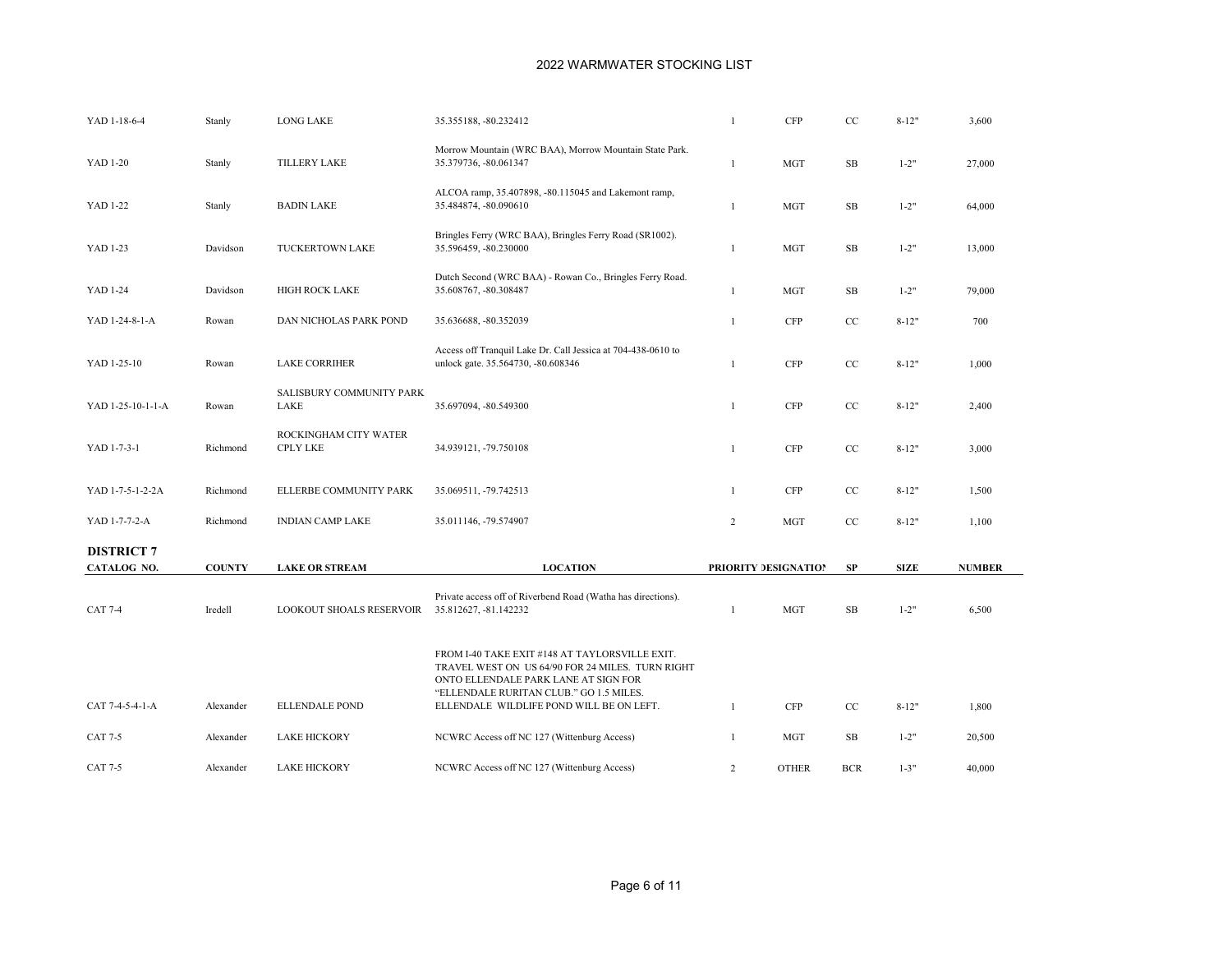| <b>DAN 1-24-A</b> | Forsyth | KERNERSVILLE LAKE         | I-40 BUS TO NC 68 N. THROUGH KERNERSVILLE & TAKE<br>A RIGHT ONTO DOBSON RD. TRAVEL 0.9 MI & TAKE A<br>LEFT ONTO OLD VALLEY SCHOOL RD. TRAVEL 1.4 MI<br>TO PARK ENTRANCE ON LEFT.(1500 FISH/3 MONTHS)                                                                                                                    | $\mathbf{1}$   | <b>CFP</b> | $\rm{CC}$  | $8 - 12"$ | 5,700 |
|-------------------|---------|---------------------------|-------------------------------------------------------------------------------------------------------------------------------------------------------------------------------------------------------------------------------------------------------------------------------------------------------------------------|----------------|------------|------------|-----------|-------|
| <b>WGA 1-2-3A</b> | Watauga | <b>BUCKEYE RESERVOIR</b>  |                                                                                                                                                                                                                                                                                                                         | $\overline{2}$ | <b>MGT</b> | $\rm{CC}$  | $8 - 12"$ | 400   |
| YAD 1-34-3-2-1-1  | Forsyth | <b>WINSTON LAKE</b>       | I-40 BUS. TO HWY 311 N. TO MARTIN LUTHER DR. GO<br>RIGHT ON NEW WALKERTOWN RD & THEN RIGHT ON<br>WATERWORKS RD. GO 200 YDS & TURN LEFT INTO<br>PARK. FOLLOW AROUND TO LAKE.(1500 FISH/3<br><b>MONTHS</b> )                                                                                                              | $\mathbf{1}$   | <b>CFP</b> | $\rm{CC}$  | $8 - 12"$ | 4,500 |
|                   |         |                           |                                                                                                                                                                                                                                                                                                                         |                |            |            |           |       |
| YAD 1-34-3-2-1-1  | Forsyth | <b>WINSTON LAKE</b>       |                                                                                                                                                                                                                                                                                                                         | $\overline{c}$ | <b>MGT</b> | LMB        | $1 - 3"$  | 850   |
| YAD 1-34-3-3      | Forsyth | <b>SALEM LAKE</b>         | I-40 Bus. to Hwy. 311 S. to Reynolds Park Drive                                                                                                                                                                                                                                                                         | $\overline{2}$ | <b>MGT</b> | $\rm{CC}$  | $6 - 8"$  | 4,000 |
| YAD 1-34-3-3      | Forsyth | <b>SALEM LAKE</b>         | I-40 Bus. to Hwy. 311 S. to Reynolds Park Drive                                                                                                                                                                                                                                                                         | $\mathbf{1}$   | <b>MGT</b> | <b>BB</b>  | $1 - 2"$  | 3,000 |
| YAD 1-35-3        | Forsyth | <b>VILLAGE POINT LAKE</b> | FROM I-40 IN CLEMMONS, TAKE HARPER RD. EXIT. TURN<br>RIGHT ONTO HARPER RD. AND LAKE IS BEHIND<br>ELEMENTARY SCHOOL.(800 FISH/3 MONTHS)                                                                                                                                                                                  | 1              | <b>CFP</b> | CC         | $8 - 12"$ | 2,400 |
| YAD 1-39-1-1      | Yadkin  | <b>LAKE HAMPTON</b>       | In Yadkin Memorial Park west of Yadkinville. From Yadkinville,<br>head west on old 421. Turn right onto Wilcox Road, right onto<br>Ladd Road, and left onto Crystal Lane.                                                                                                                                               | 2              | <b>MGT</b> | CC         | $6 - 8"$  | 2,000 |
| YAD 1-39-1-2-1    | Yadkin  | YADKIN COUNTY PARK POND   | Inside Yadkin County Park, just east of Yadkinville. Entrance to<br>park is 0.2 miles east of Hwy 421 exit 256. CFP pond is upper<br>most pond in park, just to the west of the war memorial. 250<br>fish/month. 36.118106, -80.636835                                                                                  | $\mathbf{1}$   | <b>CFP</b> | $\rm{CC}$  | $8 - 12"$ | 1,500 |
| YAD 1-39-1-2-1    | Yadkin  | YADKIN COUNTY PARK POND   |                                                                                                                                                                                                                                                                                                                         | $\overline{c}$ | <b>MGT</b> | <b>LMB</b> | $1 - 3"$  | 100   |
| YAD 1-41-1-1      | Forsyth | CG HILL LAKE              | C G HILL MEMORIAL PARK POND TAKE NC 67 W<br>(REYNOLDA RD.) OUT OF WINSTON-SALEM & TURN<br>LEFT ONTO YADKINVILLE RD (SR-1525). TRAVEL 2.8 MI<br>& TURN RIGHT ONTO TRANSOU RD (SR-3210) GO 0.9 MI &<br>TURN LEFT ONTO BALSOM RD. (SR-1455). THEN TRAVEL<br>0.8 MI TO PARK ENTRANCE ON LEFT.(400 FISH/3<br><b>MONTHS</b> ) | 1              | <b>CFP</b> | CC         | $8 - 12"$ | 1,200 |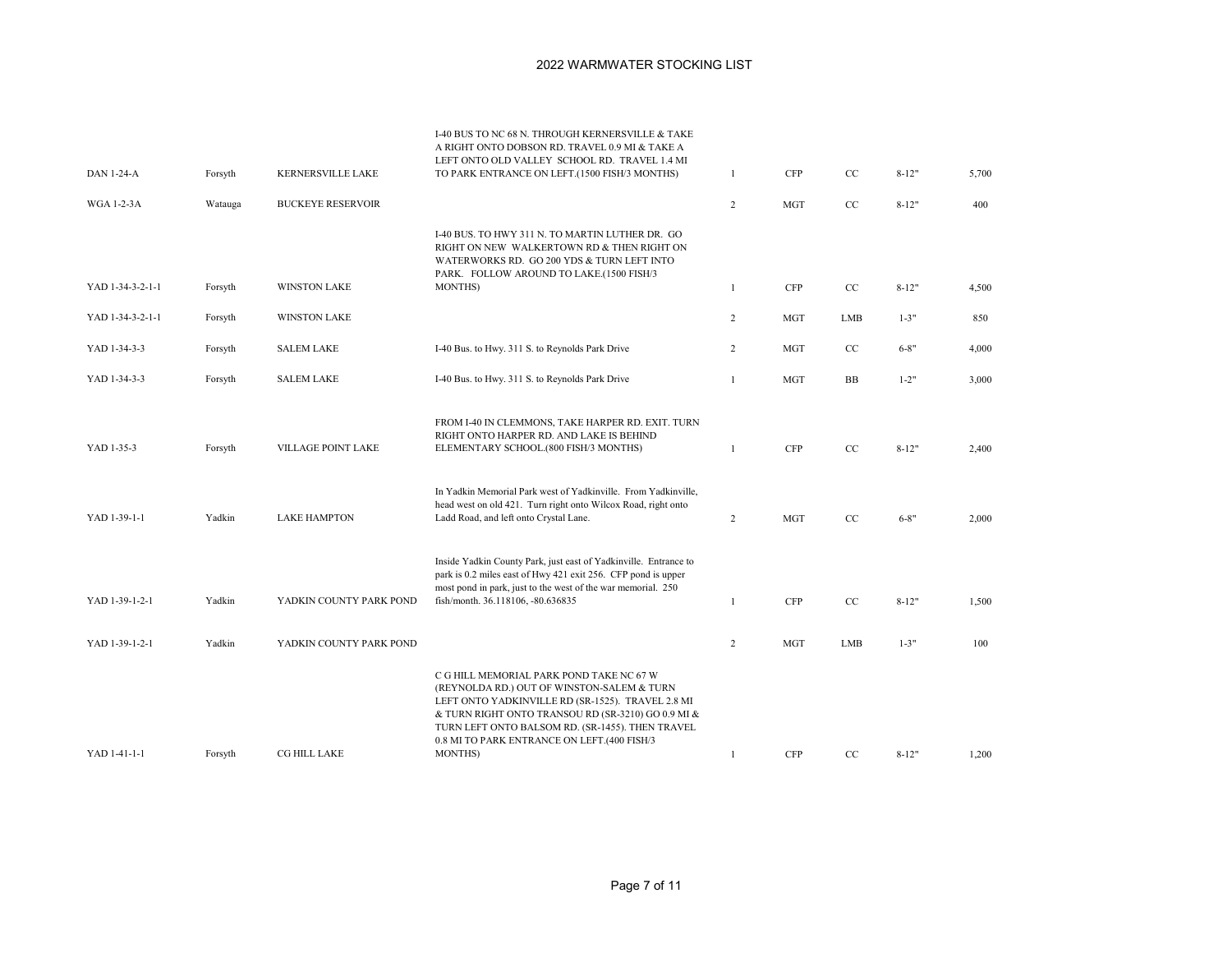| YAD 1-45-11-1-A                  | Surry         | TUMBLING ROCK RESERVOIR        | TOWARDS KERNERSVILLLE/WINSTON-SALEM. MERGE<br>ONTO I-40 BR WEST/US-421 N. GO 13 MILES. TAKE EXIT<br>6B TO MT. AIRY AND MERGE ONTO US-52 N. GO 39.5<br>MILES. TURN LEFT ON WESTLAKE DR. GO 0.6 MILES.<br>TURN LEFT ON GALAX TRAIL AND TURN LEFT TO<br>WESTWOOD PARK, AT 1250 GALAX TRAIL IN MT. AIRY. | -1             | <b>CFP</b>           | CC         | $8 - 12"$   | 3,000         |
|----------------------------------|---------------|--------------------------------|------------------------------------------------------------------------------------------------------------------------------------------------------------------------------------------------------------------------------------------------------------------------------------------------------|----------------|----------------------|------------|-------------|---------------|
| YAD 1-52                         | Surry         |                                | FROM I-77, TAKE THE JONESVILLE EXIT (NC 67) & GO W<br>TOWARDS ELKIN. GO 1.9 MI TO NC HWY 21 ACROSS THE<br>RIVER & TURN LEFT JUST PAST THE BRIDGE ON NC 268<br>(MARKET ST). GO 0.4 MI & TURN RIGHT ON MEMORIAL<br>ELKIN RIVER (BIG ELKIN CREEK) PARK DR. THE CREEK WILL BE ON THE RIGHT.              | 1              | <b>CFP</b>           | CC         | $8 - 12"$   | 1,000         |
| YAD 1-68                         | Wilkes        | W. KERR SCOTT RESERVOIR        | Boomer & Warrior Cr. Access Areas off Hwy 268                                                                                                                                                                                                                                                        | 1              | <b>MGT</b>           | <b>SB</b>  | $1 - 2"$    | 5,000         |
| <b>YAD 1-68</b>                  | Wilkes        | W. KERR SCOTT RESERVOIR        | Boomer & Warrior Cr. Access Areas off Hwy 268                                                                                                                                                                                                                                                        | 1              | <b>MGT</b>           | BB         | $1 - 2"$    | 5,000         |
| YAD 1-68                         | Wilkes        | W. KERR SCOTT RESERVOIR        | Boomer & Warrior Cr. Access Areas off Hwy 268                                                                                                                                                                                                                                                        | $\overline{2}$ | <b>MGT</b>           | <b>BCR</b> | $1 - 3"$    | 40,000        |
| <b>DISTRICT 8</b><br>CATALOG NO. | <b>COUNTY</b> | <b>LAKE OR STREAM</b>          | <b>LOCATION</b>                                                                                                                                                                                                                                                                                      |                | PRIORITY DESIGNATION | <b>SP</b>  | <b>SIZE</b> | <b>NUMBER</b> |
| <b>BRD 3-1</b>                   | Cleveland     | <b>MOSS RESERVOIR</b>          | Dam Access Area                                                                                                                                                                                                                                                                                      | 1              | <b>MGT</b>           | <b>BB</b>  | $1 - 2"$    | 28,000        |
|                                  |               |                                |                                                                                                                                                                                                                                                                                                      |                |                      |            |             |               |
| CAT 7-1-11-A                     | Gaston        | <b>GASTON COUNTY FARM LAKE</b> | Dallas Park CFP pond (Gaston Co. Farm Lake) behind Dallas Co.<br>Parks and Rec building. 1303 Dallas Cherryville Hwy, Dallas, NC                                                                                                                                                                     | 1              | <b>MGT</b>           | CC         | $8 - 12"$   | 2,300         |
| CAT 7-1-5-A                      | Gaston        | <b>GEORGE POSTON PARK POND</b> | Entire Lake                                                                                                                                                                                                                                                                                          | 1              | <b>MGT</b>           | CC         | $8-12"$     | 1,500         |
| CAT 7-10-2-A                     | McDowell      | <b>UNIVERSAL POND</b>          | Universal Pond behind Universal Plant and McDowell Community<br>College. Contact DB before stocking.                                                                                                                                                                                                 | -1             | <b>MGT</b>           | CC         | $8 - 12"$   | 2,500         |
| <b>CAT 7-11</b>                  | McDowell      | <b>LAKE JAMES</b>              | Catawba River, Linville River, Canal Bridge:                                                                                                                                                                                                                                                         | $\mathbf{1}$   | <b>MGT</b>           | WY         | $1 - 2"$    | 180,000       |
| CAT 7-6                          | Burke         | <b>LAKE RHODHISS</b>           | Castle Bridge Access Area and Dam Access Area                                                                                                                                                                                                                                                        | $\mathbf{1}$   | <b>MGT</b>           | <b>SB</b>  | $1 - 2"$    | 17,000        |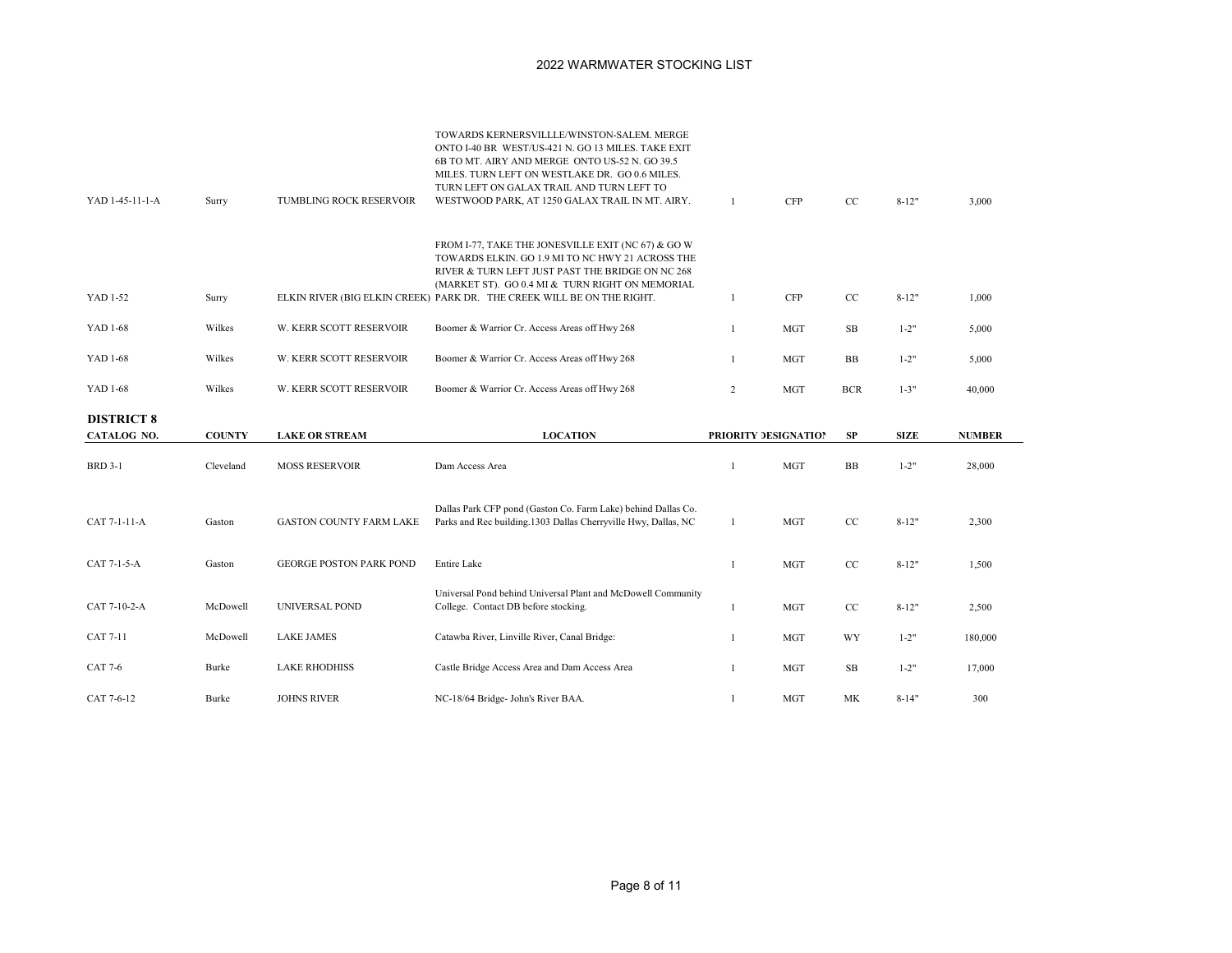| CAT 7-6-13         | Burke         | <b>BROUGHTON PONDS</b>    | FROM I40 TAKE US 64 SOUTH FOR 0.8 MILE & TURN LEFT<br>ONTO SR1449 (SALEM RD.). GO 1 MILE & TURN LEFT<br>ONTO SR1956 BURKEMONT RD). GO 1 MILE & TURN LEFT<br>ONTO SR2002 & GO 1.1 MILE TO END OF ROAD. STATE<br>CORRECTIONS FACILITIES WILL BE ON LEFT. TURN<br>RIGHT ONTO A GRAVEL ROAD WHICH IS THE ENTRANCE<br>TO THE PARKING AREA FOR THE POND. May-October | $\overline{2}$ | <b>MGT</b>           | $_{\rm CC}$ | $8 - 12"$   | 3,000         |
|--------------------|---------------|---------------------------|----------------------------------------------------------------------------------------------------------------------------------------------------------------------------------------------------------------------------------------------------------------------------------------------------------------------------------------------------------------|----------------|----------------------|-------------|-------------|---------------|
|                    |               |                           | South Mountain State Park- Clear Creek Reservoir. State Hospital                                                                                                                                                                                                                                                                                               |                |                      |             |             |               |
|                    |               |                           | Reservoir on USGS maps. Call District Biologist if directions are                                                                                                                                                                                                                                                                                              |                |                      |             |             |               |
| CAT 7-8-3          | Burke         | <b>CLEAR CREEK</b>        | needed.                                                                                                                                                                                                                                                                                                                                                        | $\mathbf{1}$   | <b>MGT</b>           | BG          | $1 - 3"$    | 3,000         |
|                    |               |                           |                                                                                                                                                                                                                                                                                                                                                                |                |                      | RE          | $1 - 2"$    | 1,000         |
|                    |               |                           |                                                                                                                                                                                                                                                                                                                                                                |                |                      | CC          | $8 - 12"$   | 500           |
| NKY <sub>1</sub>   | Mitchell      | <b>NOLICHUCKY RIVER</b>   | Penland Bridge to Poplar                                                                                                                                                                                                                                                                                                                                       | 1              | <b>MGT</b>           | MK          | $8 - 14"$   | 70            |
| <b>DISTRICT 9</b>  |               |                           |                                                                                                                                                                                                                                                                                                                                                                |                |                      |             |             |               |
| CATALOG NO.        | <b>COUNTY</b> | <b>LAKE OR STREAM</b>     | <b>LOCATION</b>                                                                                                                                                                                                                                                                                                                                                |                | PRIORITY DESIGNATION | SP          | <b>SIZE</b> | <b>NUMBER</b> |
| <b>BRD 6-17</b>    | Polk          | <b>GREEN RIVER</b>        | Portion of the River on gamelands downstream of Cove Creek<br>(i.e., the Hatchery Supported section).                                                                                                                                                                                                                                                          | $\mathbf{1}$   | <b>MGT</b>           | <b>SMB</b>  | $1 - 3"$    | 1,000         |
| BRD 6-17-1-4-1-1-1 | Polk          | <b>LAUGHTER POND</b>      | FROM MORGANTON TAKE HWY 64 TO HWY 221 IN<br>RUTHERFORDTON FOLLOW 221 S. TO NC 108 TAKE 108<br>TO MILL SPRING, NC. FROM MILL SPRING STAY ON 108<br>W FOR APPROX. 0.4 MILES & THE POND WILL BE ON THE<br>RIGHT 700FISH/MONTH                                                                                                                                     | -1             | <b>CFP</b>           | CC          | $8 - 12"$   | 2,400         |
| BRD 6-17-5         | Polk          | <b>LAKE ADGER</b>         | Entire Reservoir                                                                                                                                                                                                                                                                                                                                               | $\mathbf{1}$   | <b>MGT</b>           | MK          | $8 - 14"$   | 250           |
| FBR 1              | Buncombe      | <b>FRENCH BROAD RIVER</b> | Henderson County Line to Madison County Line                                                                                                                                                                                                                                                                                                                   | 1              | <b>MGT</b>           | МK          | $8 - 14"$   | 216           |
| FBR 1              | Henderson     | <b>FRENCH BROAD RIVER</b> | Transylvania County Line to Buncombe County Line                                                                                                                                                                                                                                                                                                               | 1              | <b>MGT</b>           | MK          | $8 - 14"$   | 216           |
| FBR 1              | Madison       | FRENCH BROAD RIVER        | Buncombe County Line to Tennessee State Line                                                                                                                                                                                                                                                                                                                   | 1              | <b>MGT</b>           | МK          | $8 - 14"$   | 216           |
| FBR 1              | Transylvania  | <b>FRENCH BROAD RIVER</b> | Island Ford Access to Henderson County Line                                                                                                                                                                                                                                                                                                                    | 1              | <b>MGT</b>           | МK          | $8 - 14"$   | 217           |
| FBR 1-14-1         | Buncombe      | <b>TOMAHAWK LAKE</b>      | FROM ASHEVILLE TAKE I40 E/ TO EXIT 64 & TURN LEFT<br>(NORTH ONTO NC 9) & THEN TURN LEFT AT THE 3RD<br>LIGHT. TURN RIGHT AT THE 2ND LIGHT & GO 2 MILES &<br>THE BLACK MOUNTAIN PARKS & REC. AREA & LAKE<br>WILL BE ON THE LEFT                                                                                                                                  | $\mathbf{1}$   | <b>CFP</b>           | CC          | $8-12"$     | 3,000         |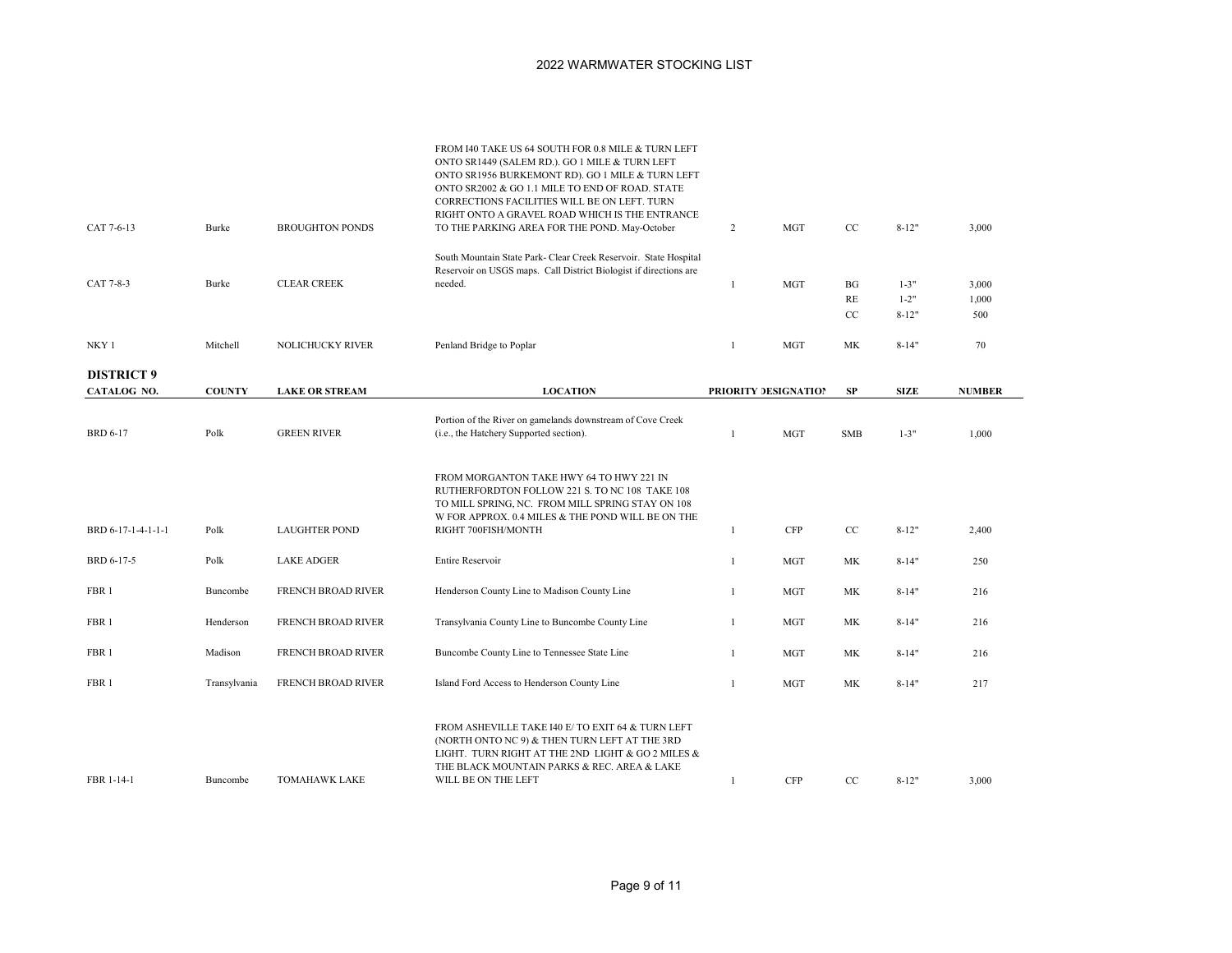| FBR 1-39-A     | Buncombe | <b>LAKE LOUISE</b>                | (35.689095, -82.570149) From I-40 W take exit 53B for I-240 W,<br>Take exit 4A toward Weaverville/Woodfin, Take exit 21 for New<br>Stock Rd, Turn right onto New Stock Rd, Turn Left onto US 19<br>BUS N/Weaverville Rd, Turn left onto Lake Louise Dr. Dale<br>Pennell is the contact for the CFP- his phone number is 828-231-<br>7050 (Cell) or 828-645-0606 (Office)    | 1            | <b>CFP</b>   | CC              | $8 - 12"$            | 1.500           |
|----------------|----------|-----------------------------------|-----------------------------------------------------------------------------------------------------------------------------------------------------------------------------------------------------------------------------------------------------------------------------------------------------------------------------------------------------------------------------|--------------|--------------|-----------------|----------------------|-----------------|
| FBR 1-48-6-1   | Buncombe | <b>AZALEA PARK POND</b>           | Take exit 53B off I-40 toward E Asheville. Take exit 8 for US 74-<br>A and turn right onto US-74Alt. Turn right onto Swannanoa River<br>Road and take the first right onto Azalaea Rd. The pond will be<br>approximately 1 mile down Azalea Road at the dog park. There is<br>a gate on the eastern side of the pond for access to stock the fish.<br>200/month May-October | 1            | <b>CFP</b>   | CC              | $8 - 12"$            | 1,200           |
| FBR 1-48-9-1   | Buncombe | CHARLES D. OWEN PARK POND         | Swannanoa Exit off I40. Take a Left on US 70 at Stoplight. Drive<br>0.4 miles, take a right on Old US 70 (Riverwood Road). Drive 0.5<br>miles to stop sign and turn Left onto Bee Tree Road. Drive 1.4<br>miles. Pond is behind a factory on your Left. Stock the lower<br>(most downstream) pond.                                                                          | -1           | <b>CFP</b>   | CC              | $8 - 12"$            | 2,400           |
| FBR 1-60-1     | Buncombe | <b>SKYLAND LAKE (LAKE JULIAN)</b> | TAKE 140 WEST IN ASHEVILLE TO THE 126<br>INTERCHANGE PAST ASHEVILLE & TAKE 126 TO EXIT 6-<br>LONG SHOALS RD (NC 280). TURN LEFT WHEN YOU GET<br>OFF EXIT. GO APPROX. 1.25 MILES & ENTRANCE TO<br>PARK WILL BE ON YOUR RIGHT                                                                                                                                                 | $\mathbf{1}$ | <b>CFP</b>   | CC              | $8 - 12"$            | 4,000           |
| <b>HIW 1-9</b> | Cherokee | <b>HIWASSEE LAKE</b>              | Entire Reservoir: Stock from the TVA BAA in Murphy                                                                                                                                                                                                                                                                                                                          |              | <b>MGT</b>   | WY<br><b>SB</b> | $1 - 2"$<br>$1 - 2"$ | 30,000<br>6,000 |
| LTN 1-2-2-22   | Graham   | SANTEETLAH RESERVOIR              | Entire Reservoir: Stock at Cheoah Point Boating Access Area                                                                                                                                                                                                                                                                                                                 | $\mathbf{1}$ | <b>MGT</b>   | WY              | $1 - 2"$             | 15,000          |
| LTN 1-2-2-22   | Graham   | SANTEETLAH RESERVOIR              | Entire Reservoir: Stock from Massey Branch BAA                                                                                                                                                                                                                                                                                                                              | $\mathbf{1}$ | <b>MGT</b>   | <b>THS</b>      | $1 - 2"$             | 9,000           |
| LTN 1-4        | Swain    | <b>FONTANA RESERVOIR</b>          | Walleye should be stocked at Lemmons Branch BAA.                                                                                                                                                                                                                                                                                                                            | $\mathbf{1}$ | <b>MGT</b>   | WY              | $1 - 2"$             | 100,000         |
| LTN 1-5-25     | Macon    | <b>NANTAHALA RESERVOIR</b>        | Meet Amanda at Rocky Branch Boating Access Area. Fish will be<br>stocked from Boat.                                                                                                                                                                                                                                                                                         | 1            | <b>OTHER</b> | KS              | $2 - 4"$             | 30,000          |